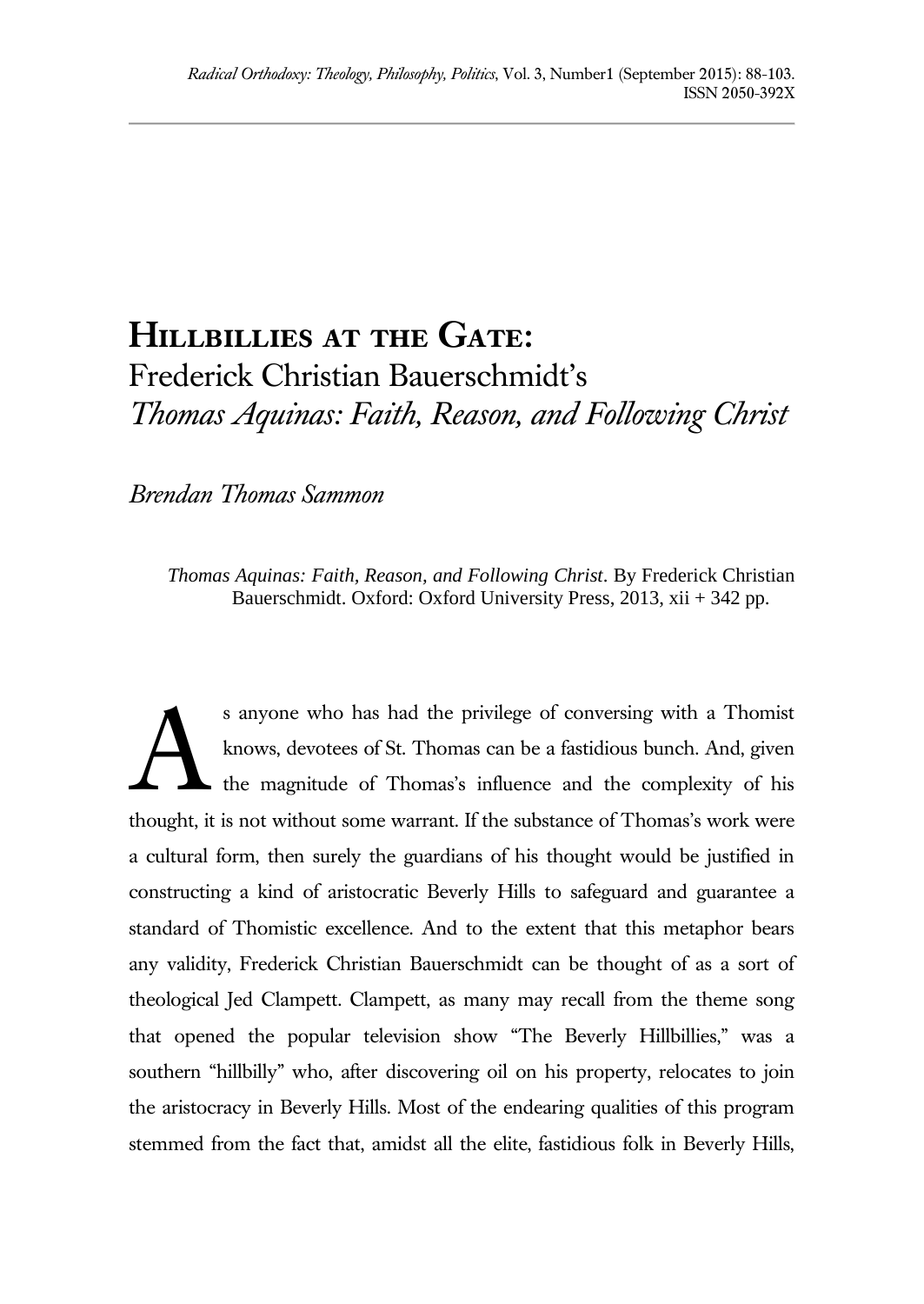Clampett's folksy, backwoods wisdom time and again won the day. The Clampett family remains forever true to their simple roots as southerners despite being immersed in the aristocratic elitism of Beverly Hills. Perhaps the only reason this metaphor is worth rehearsing is because, in an article back in 2004, Bauerschmidt confessed that if he had to put a name on his reading of Thomas, it would follow in that endearing tradition that Flannery O'Connor dubbed "Hillbilly Thomism."<sup>1</sup> And in the same way that Clampett brought a real-world, down-to-earth quality to the aristocrats of Beverly Hills, so too does Bauerschmidt's *Thomas Aquinas, Faith, Reason, and Following Christ* bring a similar down-to-earth quality to the group of "perfect Thomist gentlemen."<sup>2</sup>

This is not Bauerschmidt's first venture into this world, however. His 2005 publication of *Holy Teaching: Introducing the Summa Theologiae of St. Thomas Aquinas* has proven to be an immensely helpful examination of Thomas's thought for both beginners and specialists alike.<sup>3</sup> That this work spans across the spectrum of Thomist knowledge is a testament not only to the quality of Bauerschmidt's writing, but also to the nature of Thomas's thought; it is like a song with seemingly simple words set to highly complex music that evokes as much wonder as it satisfies. Consequently, it is a music that invites continuous listening. As many specialists of his thought can attest, sometimes the beauty of Thomas's thought becomes most clear when transposed for the non-specialist. And with his second contribution to this effort, Bauerschmidt's "Hillbilly Thomism" demonstrates a capacity to illuminate in clear tones the complex

l

<sup>&</sup>lt;sup>1</sup> Frederick Christian Bauerschmidt, "Shouting in the Land of the Hard of Hearing: On Being a Hillbilly Thomist," *Modern Theology* 20:1, Jan (2004) 163–183; the same article also appears in *Aquinas in Dialogue: Thomas for the 21st Century,* Jim Fodor and Frederick Bauerschmidt, (eds.) (Oxford, Basil Blackwell, 2004).

 $2^2$  Bauerschmidt, "Shouting in the Land of the Hard of Hearing," 163.

<sup>&</sup>lt;sup>3</sup> Frederick Christian Bauerschmidt, *Holy Teaching: Introducing the Summa Theologiae of St. Thomas Aquinas* (Grand Rapids, MI: Brazos Press, 2005).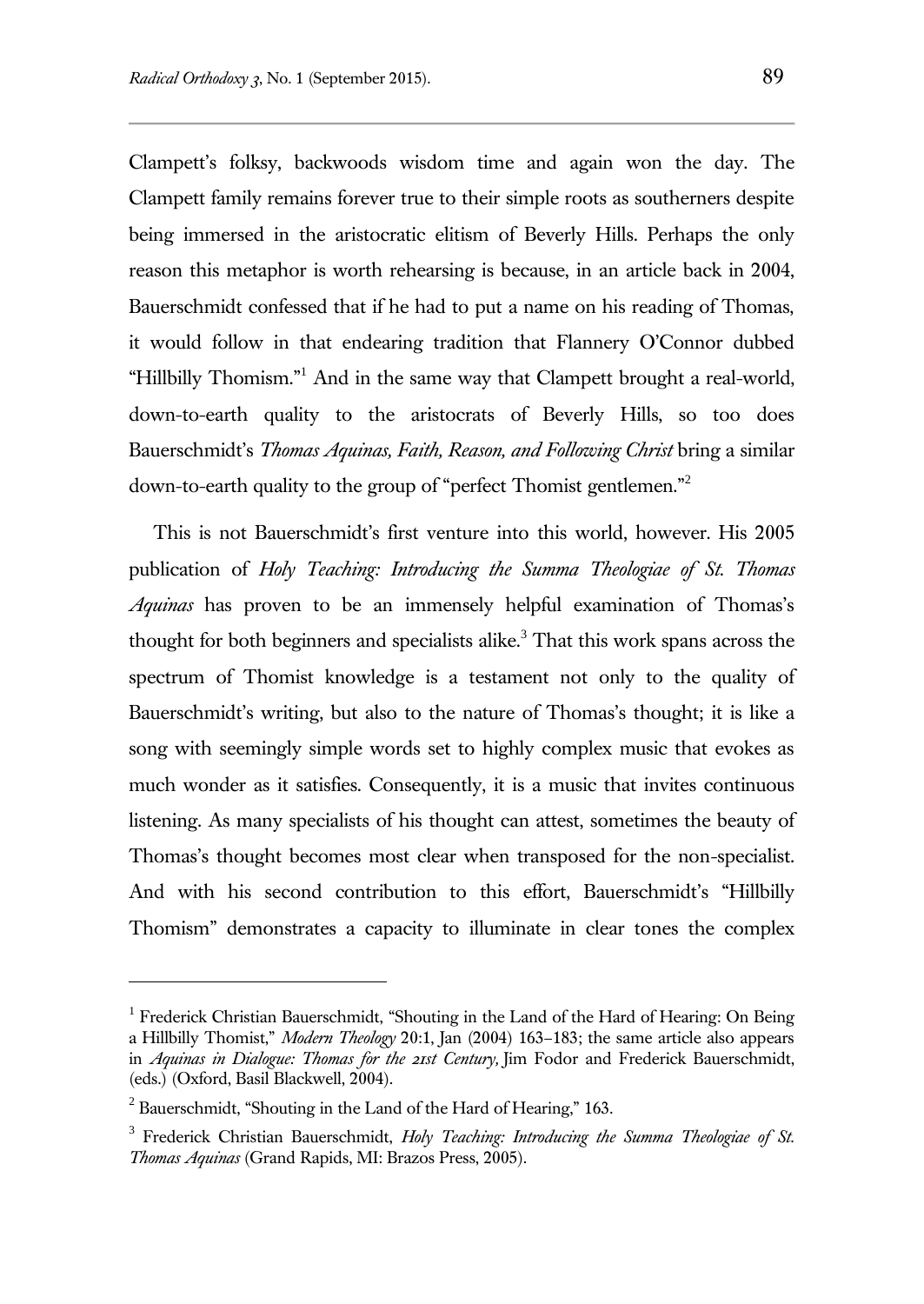music of the Angelic Doctor in ways similar to a Pieper, a Davies, or a McCabe. And much like Thomas's thought itself, the clarity of these tones does not come at the expense of the complex music. On the contrary, their clarity derives from the underlying complexity, analogically elevating the reader's intellect more deeply into the mysteries it expresses.

The main thesis of *Thomas Aquinas, Faith, Reason, and Following Christ* is that Thomas's "intellectual project"—a phrase that Bauerschmidt admits is somewhat misleading since it "is not purely intellectual but is woven into the fabric of a way of life" (81)—is, "consistently and without deviation, holy teaching as a way of life" (80). As he expresses it elsewhere, his a work that wants to present "how Aquinas appears when set against the background of the methods and aims of the thirteenth century Order of Preachers" (315). This means that there is, in Bauerschmidt's reading, a conscious emphasis on the evangelical dimensions of Thomas's thought. Honing in on Van Steenberghen and McInerny, who for Bauerschmidt represent a trend in Thomist thought since the mid to late nineteenth century, Bauerschmidt rejects their view that Thomas's important achievement is most significantly philosophical. He sees a strength in the opposing position, represented most completely by Gilson, that to know a thinker one cannot dispense with the concrete, historical origins out of which his or her thinking emerges. Rather, the occasion of the genesis of this thinking must be seen as an "indispensable auxiliary" (44). As is well known, Thomas's concrete, historical context is one in which his primary concern is a living, acting faith in the Triune God. This makes Thomas's work less an intellectual "project" and more an "intellectual ministry, the ministerial role of the teacher of divine wisdom" (81). A significant part of this ministry involves, for Thomas, praising all that God has created and the order to which this act of creation gives rise and which is supremely available to rational inquiry. One of Thomas's great achievements, as those familiar with his work know, is to maintain and promote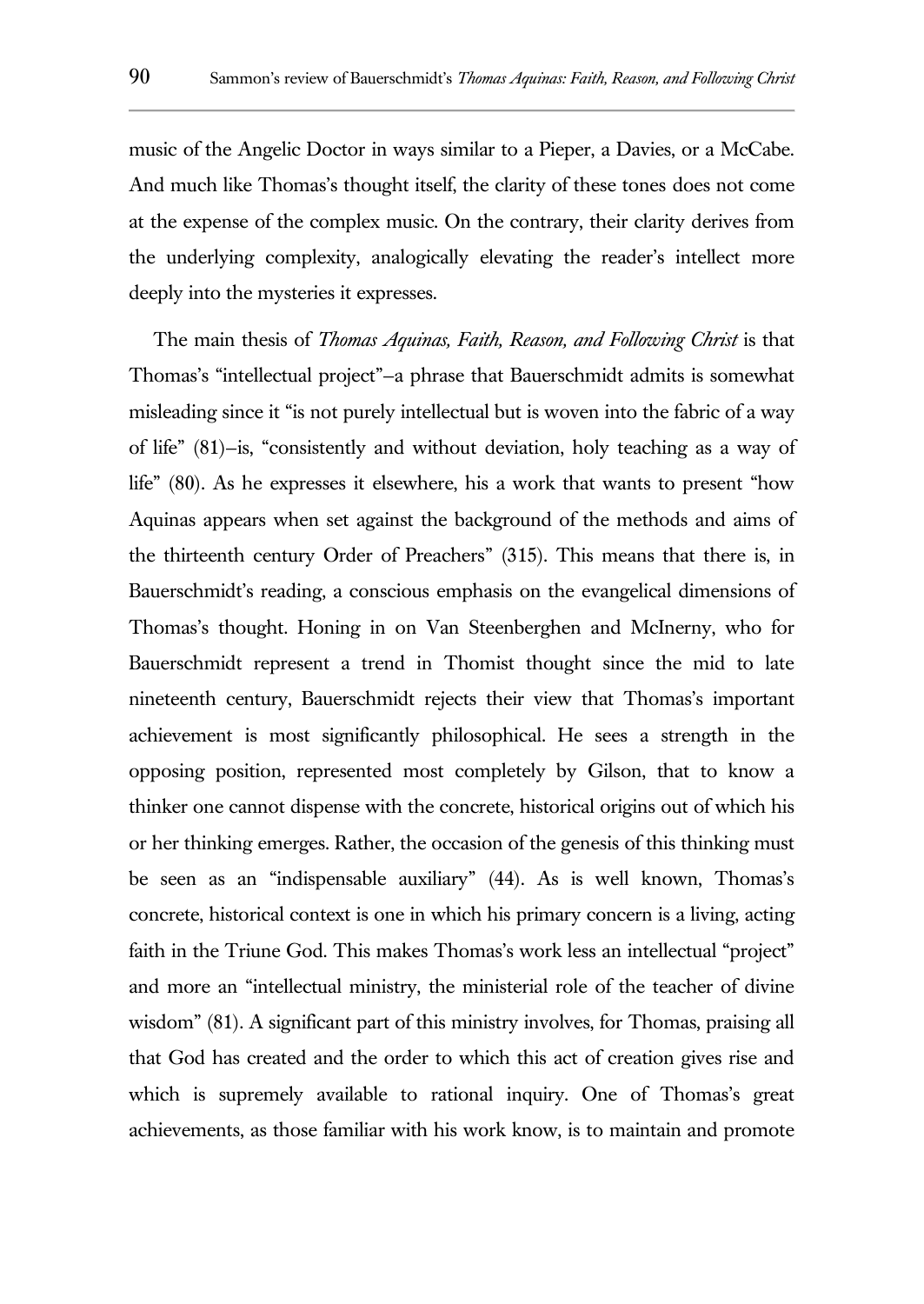a deep respect for human reason and the knowledge it can acquire apart from divine revelation without in any way compromising or diminishing the necessity of divine revelation for human destiny.

With this in mind, Bauerschmidt begins his account of Thomas's intellectual ministry by examining the knowledge of God that reason apart from revelation is capable of acquiring. Here, reason is viewed in the context of the *Preambula fidei*, as something that not only "walk before faith, but are in a real sense walking toward faith" (83). According to Bauerschmidt, reason identifies above all the desire to know "why," and assumes a congruence between being and mind, that is to say, between the reason why things are the way they are and the capacity within the human intellect to even ask the question "why" at all. It is within the context of this "why" that Bauerschmidt presents clarifying explanations of the primary philosophical tools used by Thomas: the four modes of causality, the distinction between substance and accident, the distinction between essence and existence, the question of God's existence, and the nature of creation. Delving into these issues is certainly nothing new, but in Bauerschmidt's hands they are presented with a lucidity that surpasses some of the best expositions of these matters found among late modern commentators.

One of the more notable characteristics of Bauerschmidt's treatment of these issues is his capacity to explain their more difficult features with helpful simplicity without in any way skirting around the complexities manifest in the debates to which they have given rise over the centuries. For instance, in a mere five pages or so, Bauerschmidt provides a very incisive yet very accessible account of the debate surrounding the *desiderium naturale*, the natural desire for God and the beatific vision (128–134). As the controversy surrounding De Lubac's *Mystery of the Supernatural* demonstrates, the ambiguities of this debate can be often exacerbated when interpreters attempts to present one of the two sides ('pure nature' vs. 'supernature') rather than the problem as it inhabits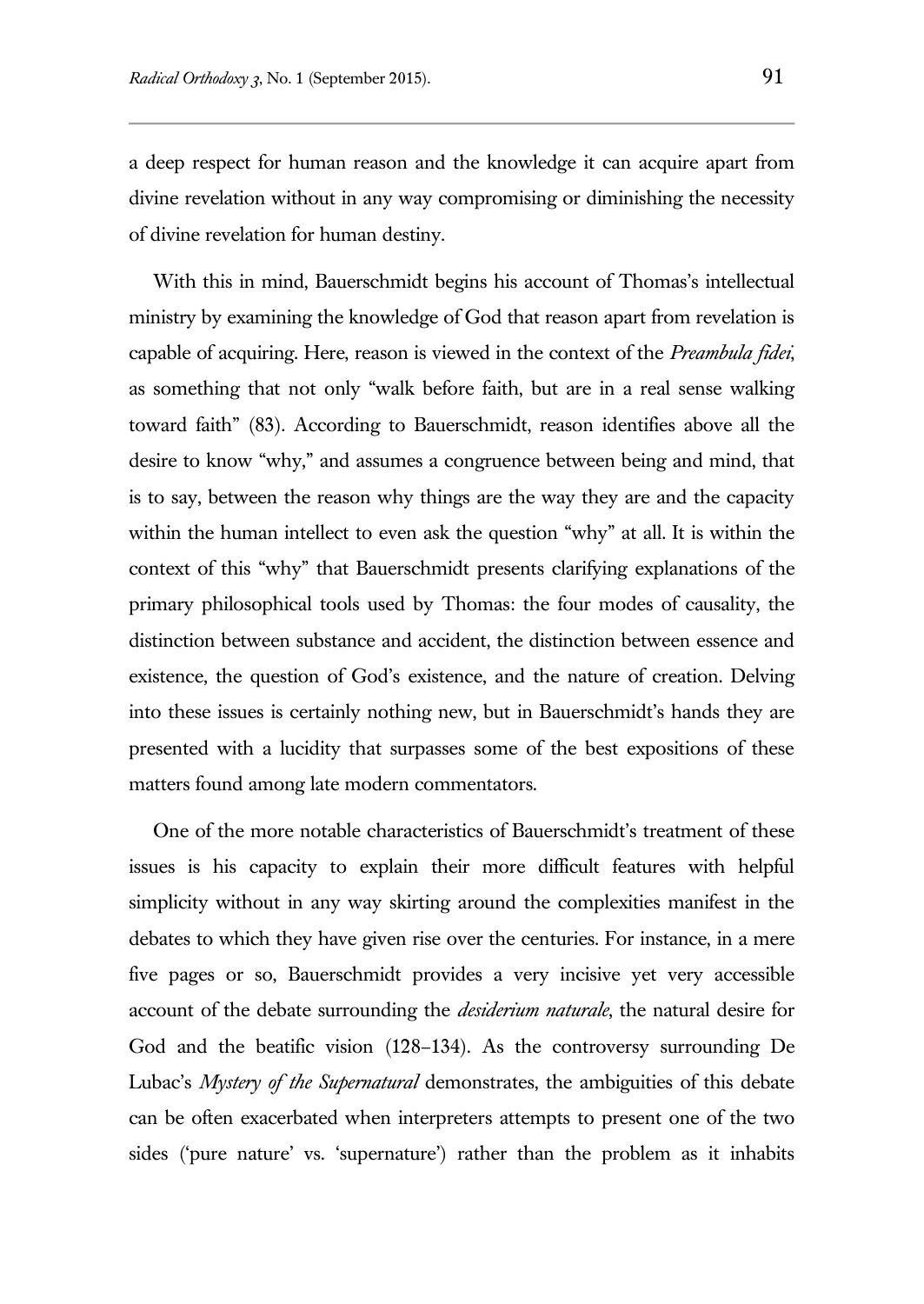Aquinas's own thinking. Like many of the great commentators in the Thomist tradition, Bauerschmidt is able to demonstrate the ways in which both sides embody something of Thomas's own teaching and the way they each fall short. He further admits that in Thomas's own thought there are obscurities that surround this issue but reads these obscurities as perhaps reflecting Thomas's own recognition of the paradoxical nature of the issue itself. And in Bauerschmidt's reading we encounter a Thomas who was not, contrary to many modern interpretations of the Angelic Doctor, a calculating rationalist bent on solving problems. Instead, here is a Thomas for whom theological problems such as this are moments of contemplation and deeper intimacy with the God to whom they refer. In a word, here is Thomas as a poet-minister for whom mystery is an event to be celebrated rather than a celestial mathematician for whom mystery is a problem to be solved.

The image of Thomas as poet-minister seems to capture the Thomas that Bauerschmidt brings to light. Before being a philosopher, or a theologian, and especially before being an Aristotelian, Thomas is above all a Dominican. And the fact that he defies his family's wishes to become one merits asking why he makes such a choice. After all, if Thomas had primarily been interested in becoming an Aristotelian philosopher, "he would have been better advised to become a secular master in the arts faculty than to become a preaching friar" (175). This returns us to Bauerschmidt's primary argument, though toward the end of Part I, now grounded upon not only an analysis of Thomas's account of reason, but also the way in which reason opens to faith. It is in this context that Bauerschmidt examines the crucial notion of *conventientia*—a topic whose complexity is underscored by the lack of secondary literature throughout the commentary tradition.<sup>4</sup> As a mode of argumentation, and therefore a mode of

l

<sup>4</sup> One of the more recent examinations of *conventientia* in Thomas can be found in Gilbert Narcisse, O. P. *Les Raisons De Dieu, Argument de convenance et Esthétique théologique selon saint*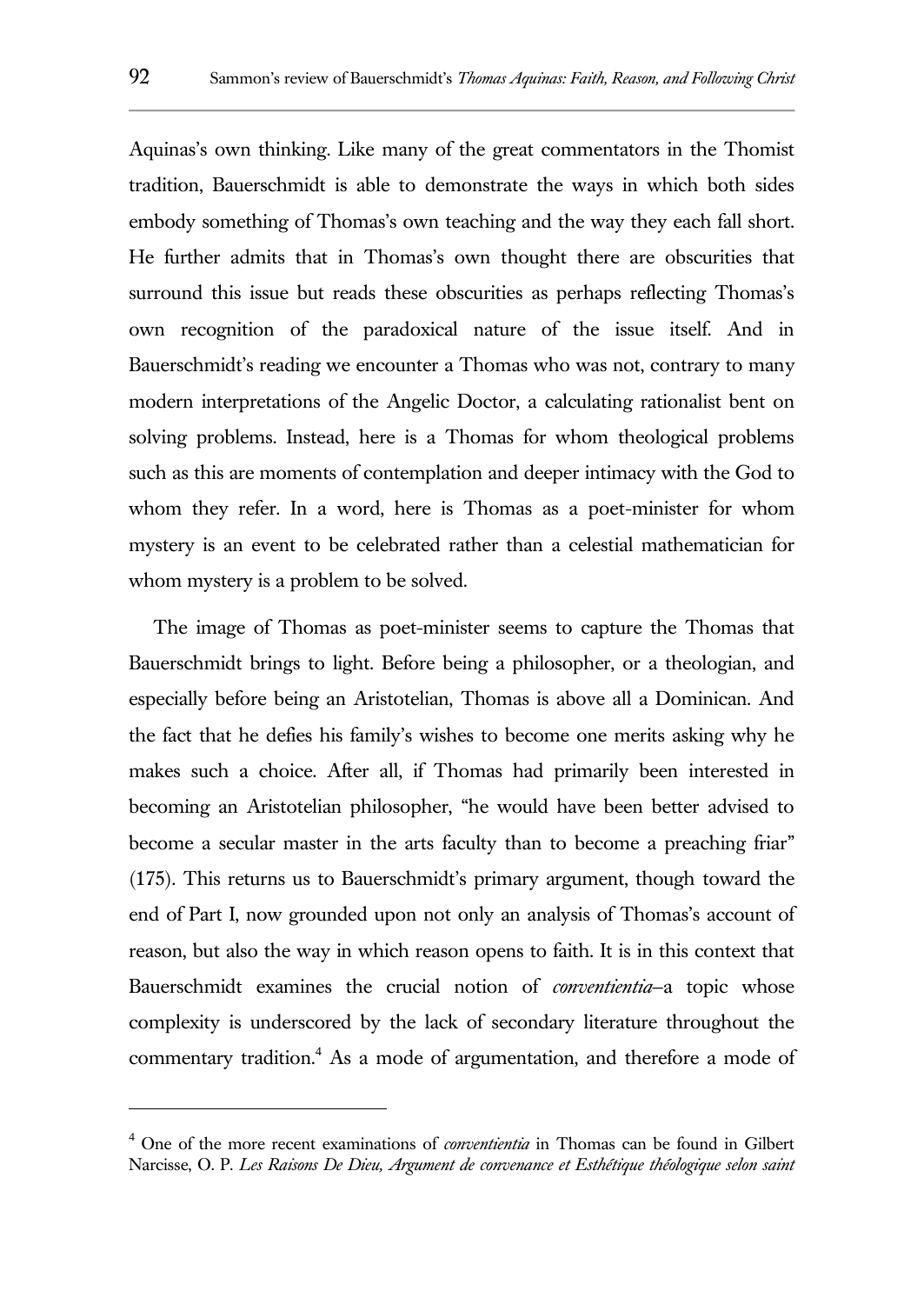mind, *conventientia* is rooted in the relation between the seeing involved in *scientia* and the seeing involved in faith; or to put it another way, where *scientia* involves a seeing of causes enabling a determination of effects, and faith involves a seeing of effects that lead to a love for the Cause, *convenientia* stands in between these. This means that *convenientia* can also be validly understood as a way of thinking and arguing that derives from beauty, which is itself—in Thomas's own account—in between the good and the true: the infinite excess of the good pursued in faith and the determination of truth found in *scientia*. And where other commentators may be reluctant to recognize the unity across the distinctions, which Thomas so often emphasizes—say, the unity between *convenientia* and *scientia*—Bauerschmidt crosses these distinctions with aplomb. Concerning this aforementioned relation, Bauerschmidt writes: "…it seems that this is often forgotten when it comes to thinking about the "scientific" character of Thomas's theology. For if deduction must be an operation carried out using principles derived, at least in part, from induction, then it would seem that *scientia* is founded on something that bears more than a passing resemblance to *convenientia* … This means that, in relation to *scientia*, *convenientia* is not only for Thomas an alternative path of theological reasoning, but lies at the very foundation of *scientia*" (165). Observations such as this would no doubt be rather disconcerting for certain Thomists—say, those with a more analytic approach but that does not make them any less correct. Nonetheless, the correctness of this (and other) insights registered throughout *Thomas Aquinas: Faith, Reason, and Following Christ* depends upon the strength of Bauerschmidt's claim concerning Thomas's overall priority in his work. It is fitting, then, that Bauerschmidt closes Part I with a more thorough analysis of this claim.

l

*Thomas d'Aquin et Hans Urs von Balthasar* (Fribourg: Éditions Universitaires Fribourg Suisse, 1997) a source that informs Bauerschmidt's thinking as well.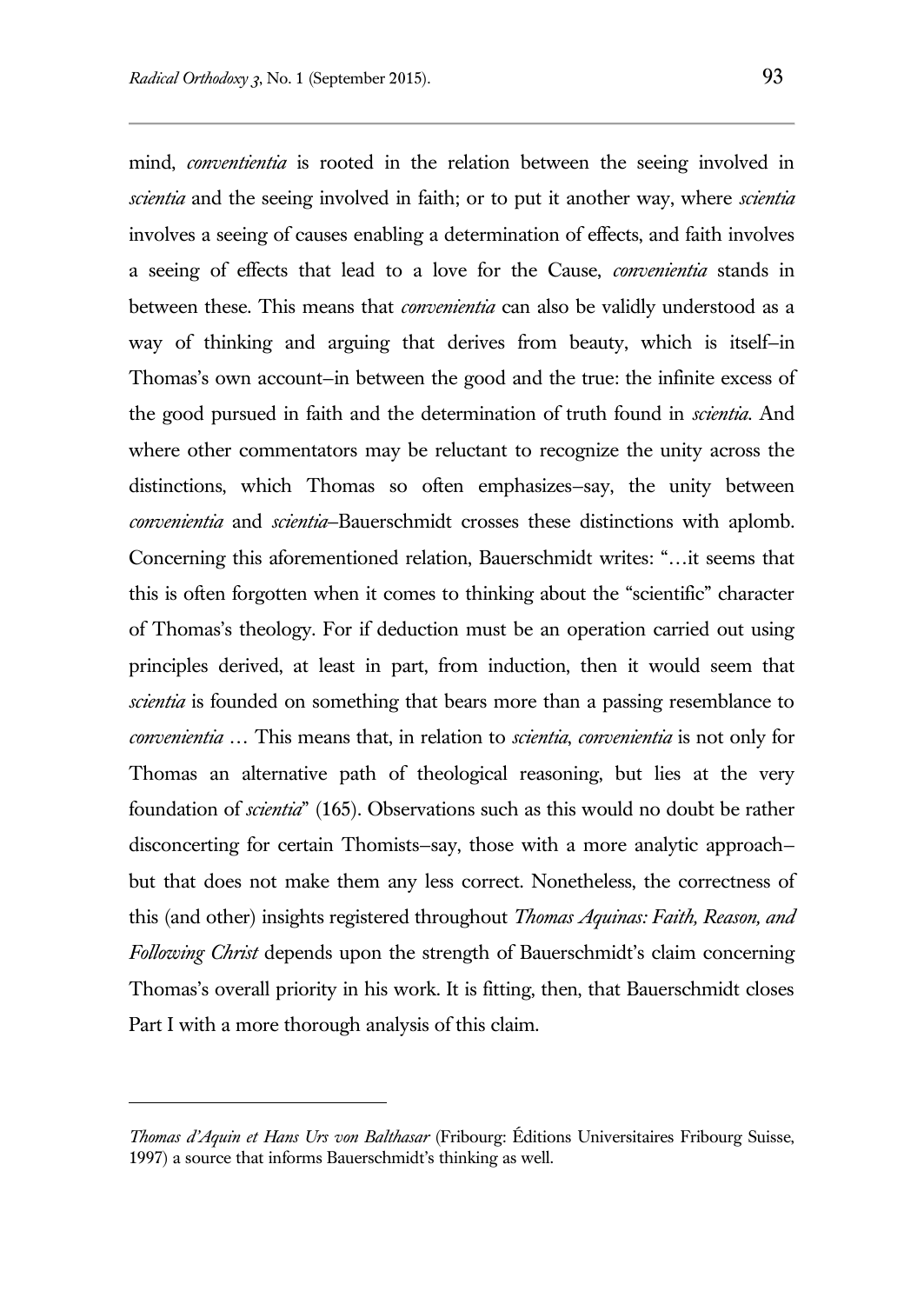Part II is titled "Following Christ," and embodies the opening of reason to faith, or the faith toward which reason is walking. It contains three dimensions that constitute the final three chapters of the book: "The Way of God Incarnate" (chpt. 5); "The Way of God's People" (chpt. 6); and "Thomas in History," in which Bauerschmidt provides a reading of the development of Thomas's thought in various historical contexts.

Bauerschmidt's account of Thomas's Christology is illuminating not only for the way it navigates many of the stormy issues with both caution and ease, but also for the comprehensive use and application of Thomas's texts. True to the form of his thesis, Bauerschmidt looks with equal eyes to both of Thomas's great *Summae* right alongside Thomas's unfortunately often less-read scriptural commentaries (not to mention his *Compendium theologiae*, *De potentia*, *De Veritate*, and others). Emphasizing the "Cyrillian" character of Thomas's Christology, Bauerschmidt refers to it as a "single-subject Christology … a single divine subject consisting of two natures, divine and human. In other words, when we ask *what* Christ is our answer is twofold—divine and human—but when we ask *who* he is our answer is singular: God the Son" (188-9). Bauerschmidt proceeds to provide a very lucid account of several dimensions involved in this—a lucidity that he credits Thomas himself for allowing. But he rightly cautions that even though Thomas's view is clear, difficulties, aporias, and puzzles remain. And in the context of *Sacra Doctrina*, they ought to, "[f]or the goal of *Sacra Doctrina* is not to arrive at a final explanation but rather the proper locating of mystery by distinguishing it from both the rationally knowable and the nonsensical" (193). Insights like this remind us of a mystical, or devotional, dimension of Thomas that is often too subtle if present at all in some of Thomas's keenest commentators, and Bauerschmidt provides an immense service for not only bringing it to light, but for foregrounding it as central to Thomas's thinking. There is a great deal more in this chapter that space won't allow me to examine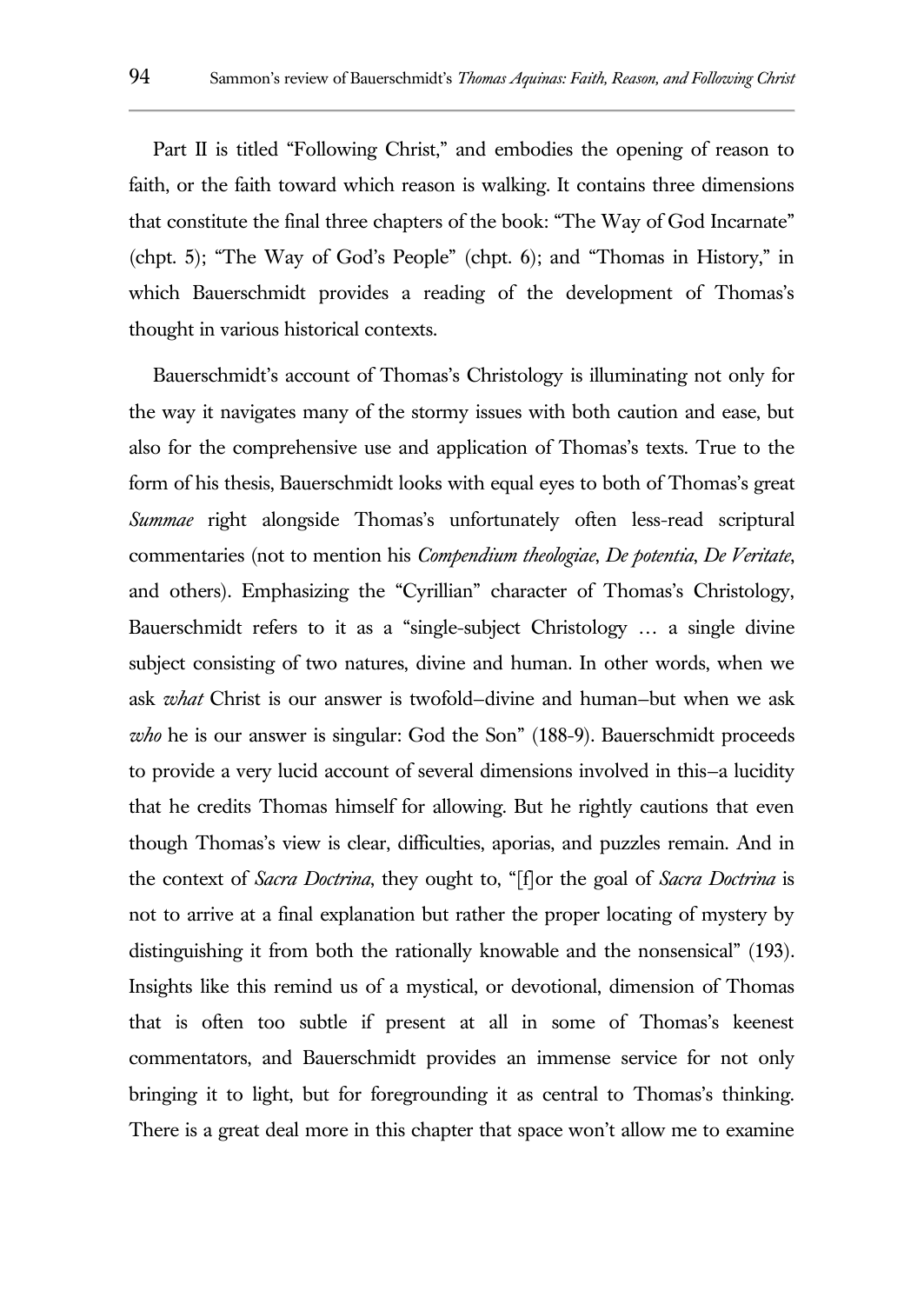here. Suffice it to say that topics such as Christ's relation to creation, Christ's saving act in terms of "priestly mediation," "the efficacy of the cross," and the "resurrection" each receive the kind of clear yet concise and acute treatment as all that preceded.

Chapter 6, "The Way of God's People" continues to elucidate the various complex debates that derive from themes associated with Thomas's ecclesiology. In order to understand the way of God's people it is first necessary to understand human activity in light of what Bauerschmidt refers to as the chapter's two guiding "axioms" (283): that 'grace does not destroy nature but perfects it' and 'the soul is not the whole human being, but only part of one: my soul is not me.' In light of this, Bauerschmidt opens with an account of the principles of human action: "Powers of the Soul: Knowing and Loving;" followed by "Dispositions and Virtues." Here we find helpful examinations of what might be considered the internal dimensions of human action. Action and the soul are intimately bound up since, for Thomas, "the soul is best thought of not as something that occupies a body, but rather as the capacity of a living being to act in certain sorts of ways" (231). It is here within human activity as the powers of the soul where the dynamic of human immanence opens to the powers of divine transcendence.

Along the way, there is a helpful examination of the debate about the tension between "voluntarism" and "intellectualism" in Thomas. Characteristic of Thomas's own methodology, Bauerschmidt suggests that it might be best to approach it in two different ways. The first requires that we ask which has priority in human activity: will or intellect? When Thomas's thought is examined from this perspective, Thomas appears to be more an intellectualist given that he ultimately concludes that "we cannot will what we do not understand" (*Contra Gentiles* III, c. 26, n. 16). Admittedly, were the examination to end here it would give the impression that Thomas holds a certain type of human understanding as the measure for what is lovable. But how, then, could anyone ever love that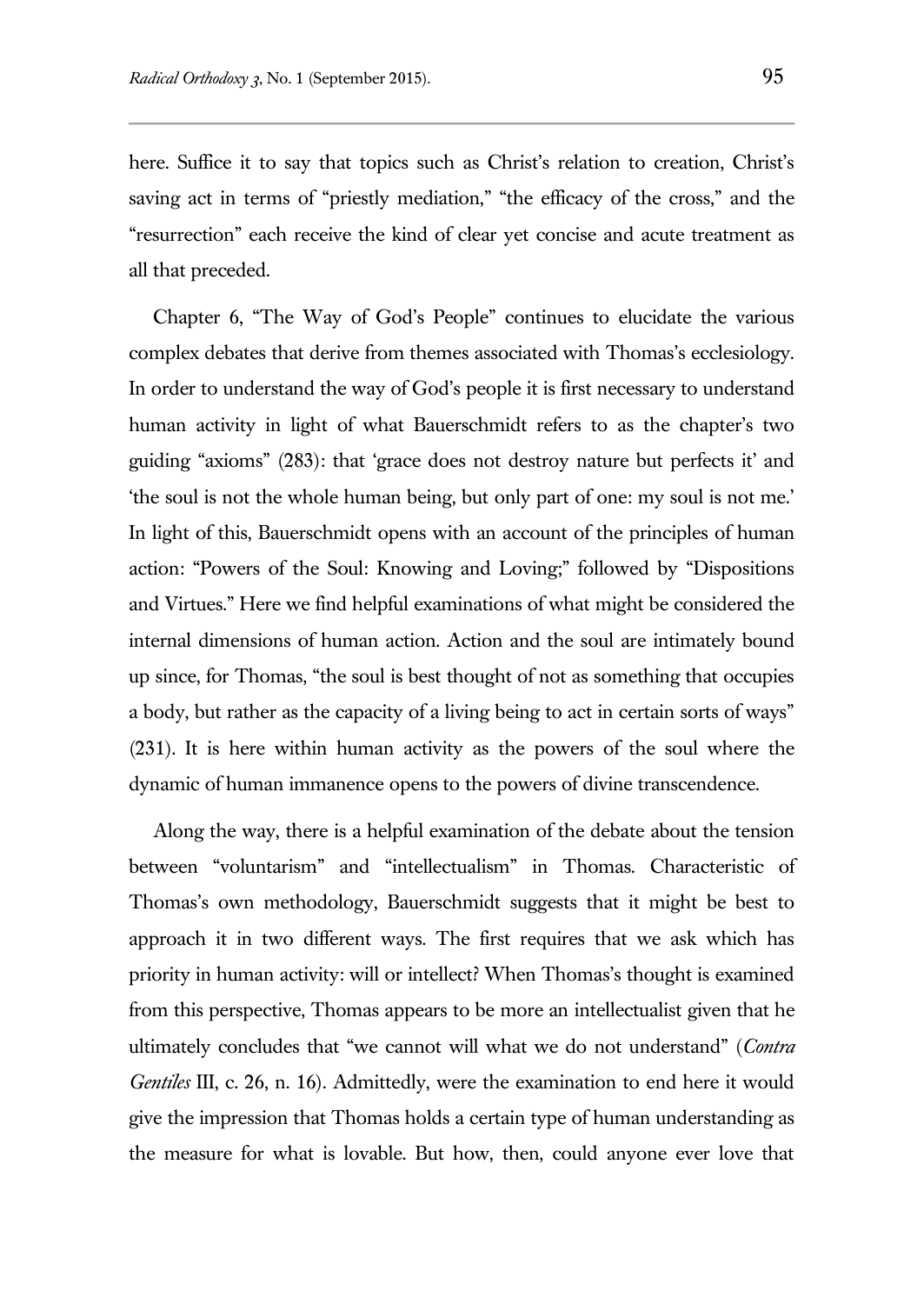which is beyond understanding? How could one ever love God? This is where the second question becomes important: is the intellect or the will a "higher" or "nobler" power? This question opens a complexity that cannot be resolved as easily as the last question, and much of what this question uncovers reveals a Thomas for whom, like Augustine before him, love is everything. However, Bauerschmidt's final judgment is careful and measured. He does not say here that Thomas can then be considered a "voluntarist" as much as an "intellectualist." Rather, after carefully examining the ways in which, for Thomas, love, and thus the will, have priority over the intellect, the conclusion is simply that the label "intellectualist" does not appear to be either wholly accurate or helpful because Thomas indeed recognizes the vital place of the will and the indelible importance of love. What we have here is a way of reading Thomas that appears not only aware of the need to remain balanced when treating such a complicated thinker, but also illuminates that very balance in Thomas himself. Similarly careful readings guide Bauerschmidt's analysis of human dispositions and virtues, the law, and grace. What comes to light is the way in which a careful, "middle" reading of Thomas is perhaps the only way to disclose the genuine substance of Thomas's own thinking. Especially when that thinking is dealing with the difficult tensions between seemingly opposed phenomena grace and free will, intellectualism and voluntarism, e.g.—this middle-logic is not only helpful but vital to allowing Thomas's own thinking to come to light.

After discussing the role of human activity in the way of God's people, Bauerschmidt turns to the life of grace, which holds the various strands of human activity together in a unified movement toward God. In the hands of other scholars, Thomas's account of grace can become dry and abstract, often creating more confusion than necessary. But in Bauerschmidt's hands, and in accordance with his thesis, Thomas's account of grace is embedded in a narrative of the human person's journey toward beatitude. The primary theme is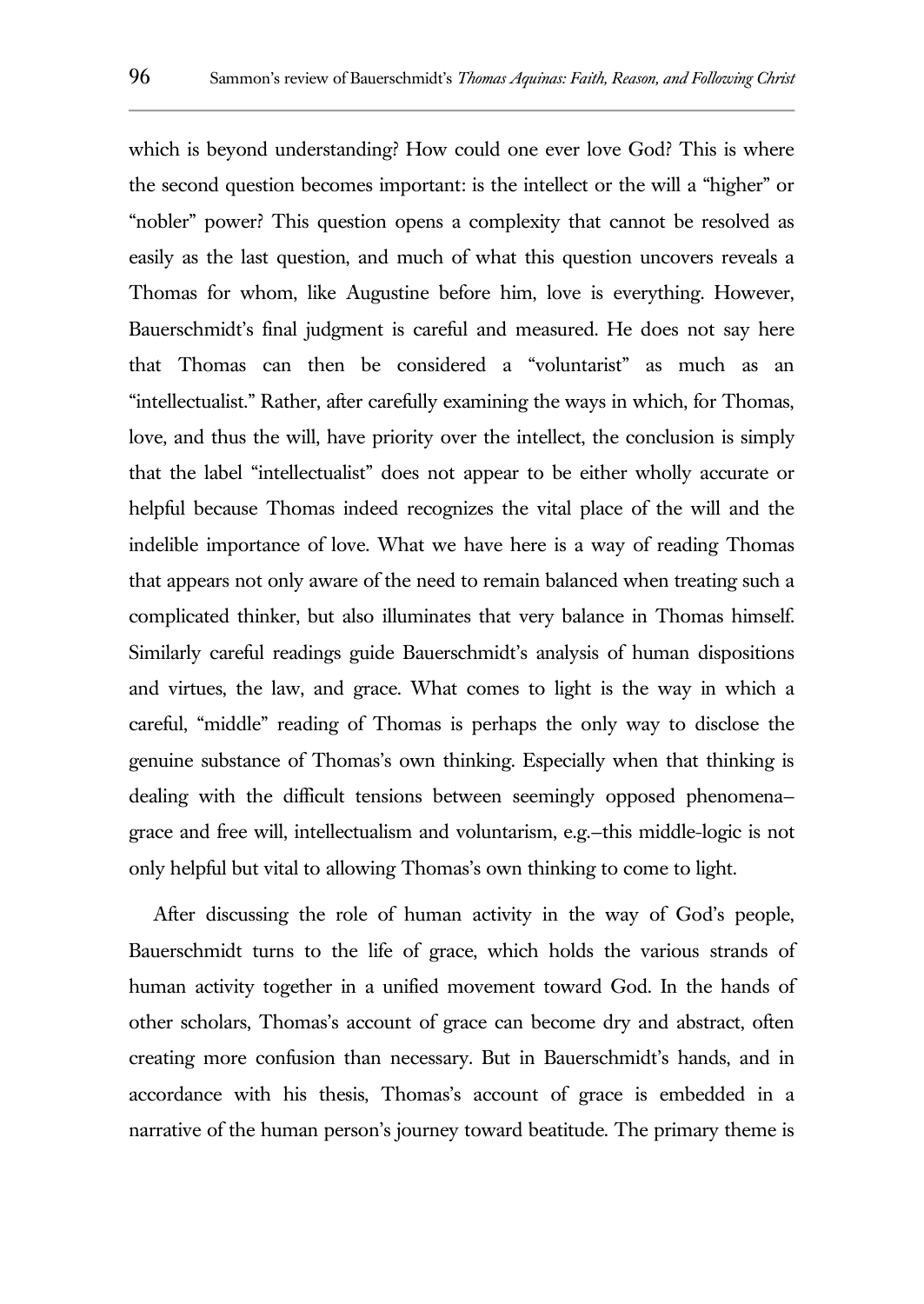love, and how does one examine love except in the context of relationships? Looking primarily at Thomas's *Commentary on the Ten Commandments*, Bauerschmidt offers an account of grace that grows out of Thomas's role as a friar preacher. Here the reader is invited to see the complexity of Thomas's thinking vis-à-vis his life in the trenches of everyday Christian living, but to see this complexity in all its splendor as something that draws us closer to the divine mystery. This method guides Bauerschmidt through the following two sections of this penultimate chapter: "Formation in the Virtues," and "The Sacramental Life." Throughout these sections, it becomes clear that approaching Thomas's thought in terms of Thomas's life as a friar preacher illuminates a dimension of Thomas's thinking that provides a more complete and clear picture of the Angelic Doctor.

In one of the book's most original sections, Bauerschmidt, following Robert Wielockx, offers a theo-literary analysis of Thomas's poem *Corpus Christi, Adoro te devote*, because "[i]t is perhaps in Thomas's Eucharistic poetry that the theological and devotional come together most seamlessly" (273). Here we see in Thomas how it is possible to unify sophisticated philosophical thinking with devotional, spiritual, and liturgical content. Prayer becomes a kind of "argument," which for many may seem like an odd if not repellant way to understand the latter. But if that is so, it is only because of the very limited and reductive tone that the word 'argument' has taken in our late modern context. For Thomas, argument was not confined to a process of discursive analysis but more broadly included anything that brings human beings closer to the God who is truth itself. T. S. Elliot said that "genuine poetry can communicate even before it is understood." <sup>5</sup> He wrote this in an essay on Dante, who himself was deeply inspired by scholastic thought in general and Thomas Aquinas in particular.

 $\overline{a}$ 

<sup>5</sup> T. S. Eliot, *Selected Poems* (London: Faber & Faber, 1999), 238.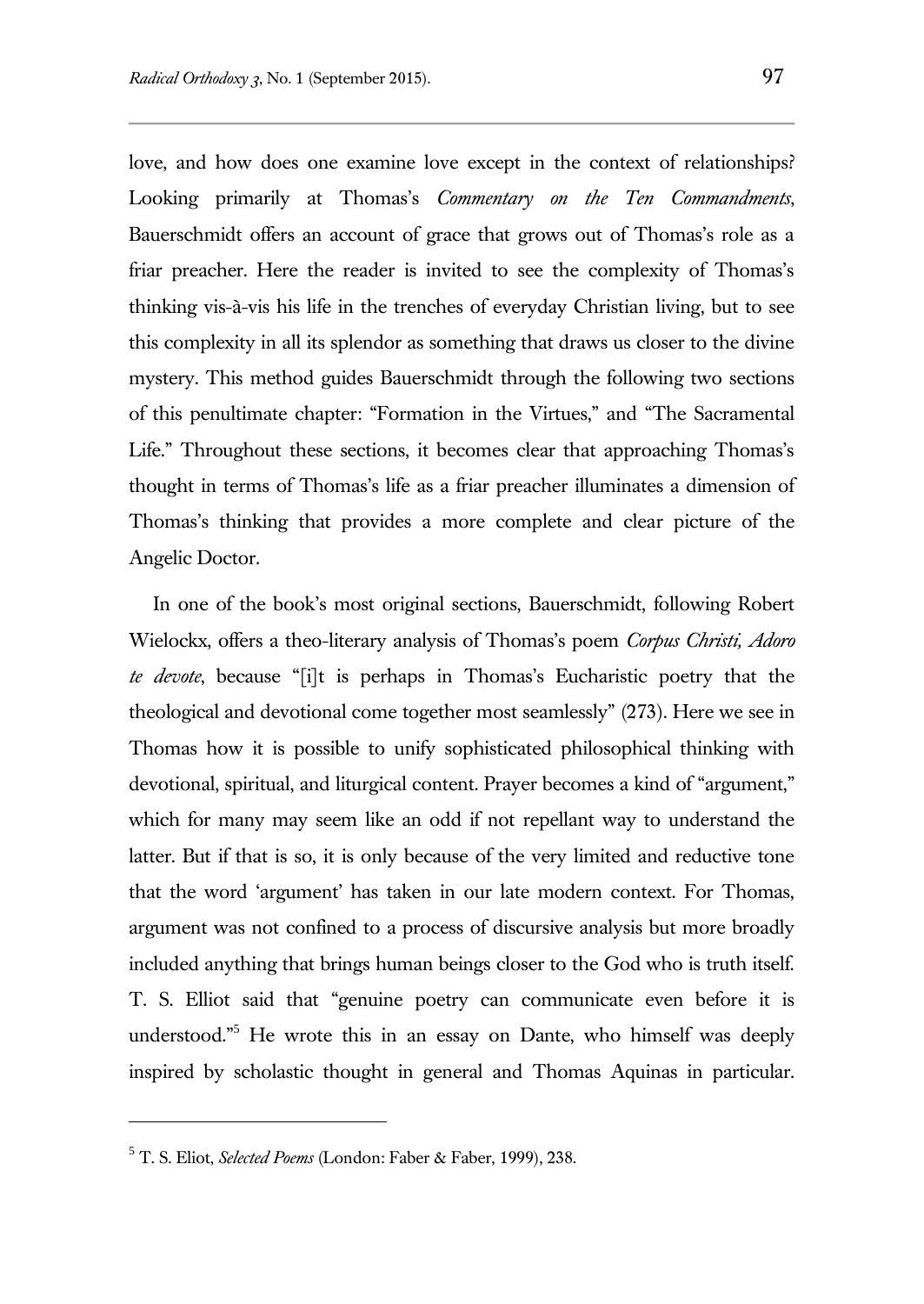Again, approaching Thomas as a poet might grate against what many perfect Thomist gentlemen might consider to be Thomist orthodoxy. Some may find it totally unintelligible given the vague nature of poetry. However, Bauerschmidt's analysis of Thomas's thought as it appears in his poetry testifies not only to the fact that Elliot and Dante were onto something, but that perhaps anyone aspiring after that perfect Thomist gentlemen orthodoxy (again, if I may be allowed this vague and indeterminate reference) may be missing something important in the Angelic Doctor.

Bauerschmidt closes this penultimate chapter with an examination of Thomas's eschatology, under the title of "The Patria," which is the theme that closes Thomas's *Adoro te*. After speculating on reasons as to why eschatology is so scarce among modern commentators on Thomas, Bauerschmidt suggests that it is a dimension best approached in light of the two axioms noted above (that grace perfects nature, and that my soul is only part of me). Why? Because in this way, we can understand how human destiny is concerned with perfecting rather than replacing creatures, and that such a perfection involves embodiment. Describing Thomas's eschatology as "demythologized," Bauerschmidt contends that Thomas's vision was driven by the desire to offer a "scientifically plausible translation of scriptural imagery" (287), a translation that Bauerschmidt laments is simply not plausible today. But even here, Thomas is read as a man of his time, whose eschatological thought was the most non-developed area of his theology (given his untimely death). Hence, it tended to follow the general thinking of his day.

The book closes with a chapter title "Thomas in History," which intends to provide a broad sketch of the historical reception of Thomas's work since his death. The primary principle that animates this chapter is summarized by Bauerschmidt in its opening paragraphs: "…if we are going to do theology, we have to do it as the historically embodied beings that we are by nature, which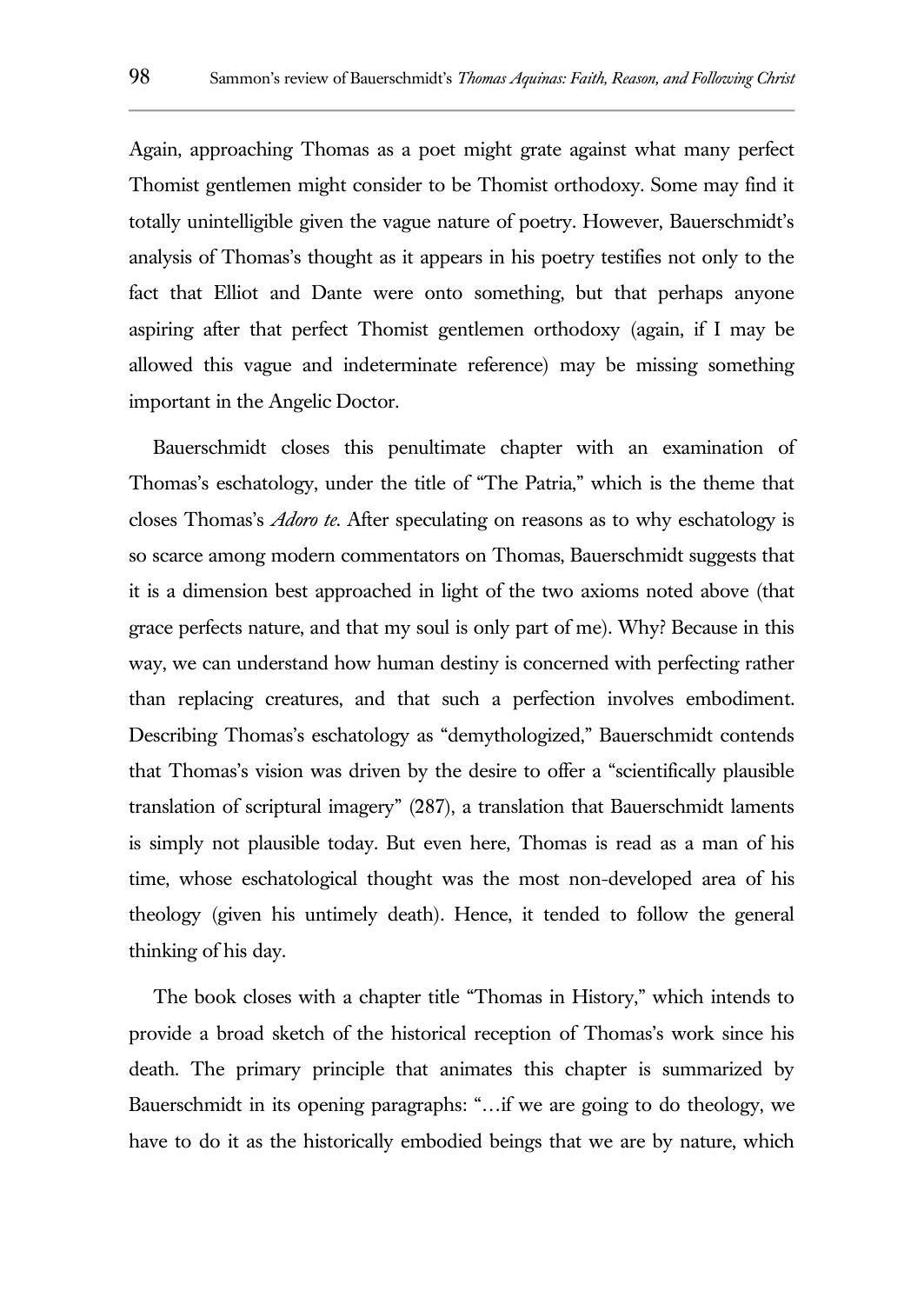means that we inevitably speak of God not in tongues of angels, but in some historically-inflected human language … To grasp the thought of any thinker of the past, we must grasp it as past, to one degree or another, because historical context makes a difference" (292). The first issue that comes to light concerns the origins of Thomism, which reveals two important facts. First, Thomism develops, not as a movement of enthusiasm over Thomas's work, but rather as a defense of Thomas's reputation by his own Dominican order. Second, that most of the controversies surrounding Thomas were more philosophical than theological in nature. As a result of this first phase, so Bauerschmidt contends, Thomism would be forever forged as a school of thought primarily, although not exclusively, by its philosophical positions. With this in mind, Bauerschmidt proceeds to examine some of the early responses to Thomas as a second phase of "Thomism"; from Luther's anti-Thomism to the early Jesuits' 'eclectic Thomism,' from Cajetan to Suarez, Bauerschmidt provides to the reader an illuminating historical vision of how Thomas not only shapes various controversies and issues but is himself shaped by these issues his thinking is used to confront.

A third phase, which is perhaps most relevant for our time, examines Thomism in the modern period, most importantly within the context of the modernist crisis Thomas was enlisted to combat. There is of course much to be learned about Thomas and his reception during this period, but another lesson with more practical importance—also comes to light: the various attempts to make Thomas into a champion of authentic philosophical orthodoxy not only tended to present a less than complete picture of Thomas, but also conflated Thomas with scholasticism as a whole. As a result of encyclicals like *Aeterni Patris* and *Pascendi Dominici Gregis*, a distorted picture emerged which gave the impression that the High Middle Ages could be identified with a single form of scholasticism, which itself was personified by Thomas Aquinas. This makes the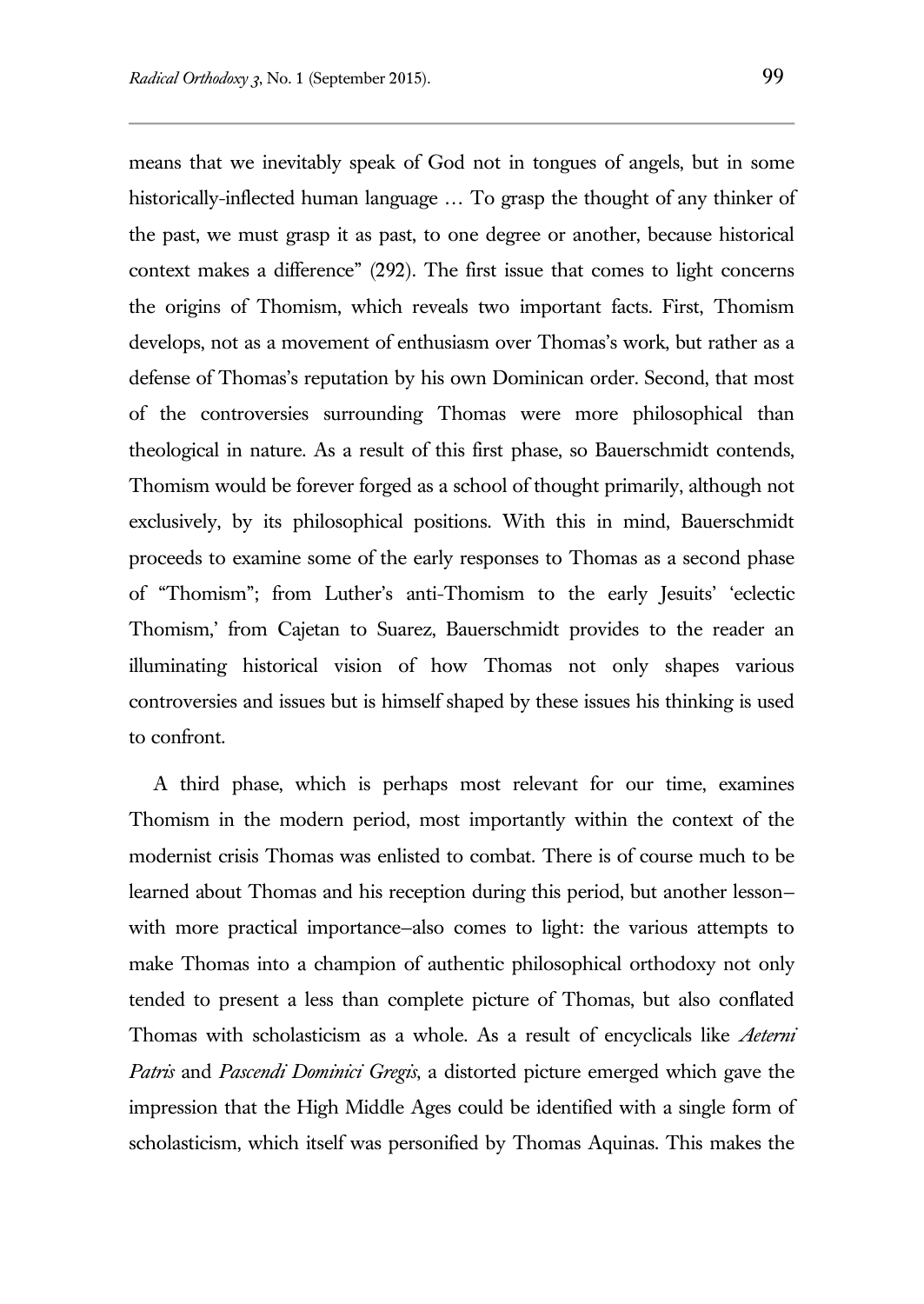work of figures like Gilson, Chenu, and Congar all the more important for how it served to bring balance to the force of Thomism. This also had the positive effect of raising the important question of historical context in the development of theology itself. The more accurate picture of Thomas as a thinker who engaged seriously with the problems of his day also had the added effect of inspiring Catholic theologians to engage the problems of modernity rather than fleeing to the museums of Catholic thought.

This led to an explosion in the mid-twentieth century of hyphenated Thomisms (transcendental-Thomism, existential-Thomism, Wittgensteinian-Thomism, etc.). These are significant because they signify both the way in which Thomas's example was now receiving as central a place as the content of his thought, but also the fact that Thomas continued to hold a place of authority. Perhaps it was out of a desire to imitate the Angelic Doctor rather than admire him (to borrow that splendid Kierkegaardian distinction) that eventually led to the decline in his own authority. Surely, any imitation of Thomas would necessarily involve a thorough knowledge of the remarkable variety of sources within the Catholic faith. Bauerschmidt does not speculate on this point, but it is worth noting how the mid-twentieth century *ressourcement* movement, and its eventual impact on Thomism, arose during a time when Thomas's posterity was in a phase of imitation rather than mere admiration.

By way of closing his study, Bauerschmidt brings to consciousness three issues that are all connected to that which has guided his methodology all along. The first concerns the question as to what is meant by "historical theology." Here, Bauerschmidt invokes Richard Rorty's notion of the dialectical tension between "historical reconstruction" and "rational reconstruction," as a play of "historicism and anachronism" (309). Together in dialectical tension, these enable the practice of what Rorty calls *Geistgeschichte*, a way of asking "metaquestions" about how a canon develops so as to allow one to become more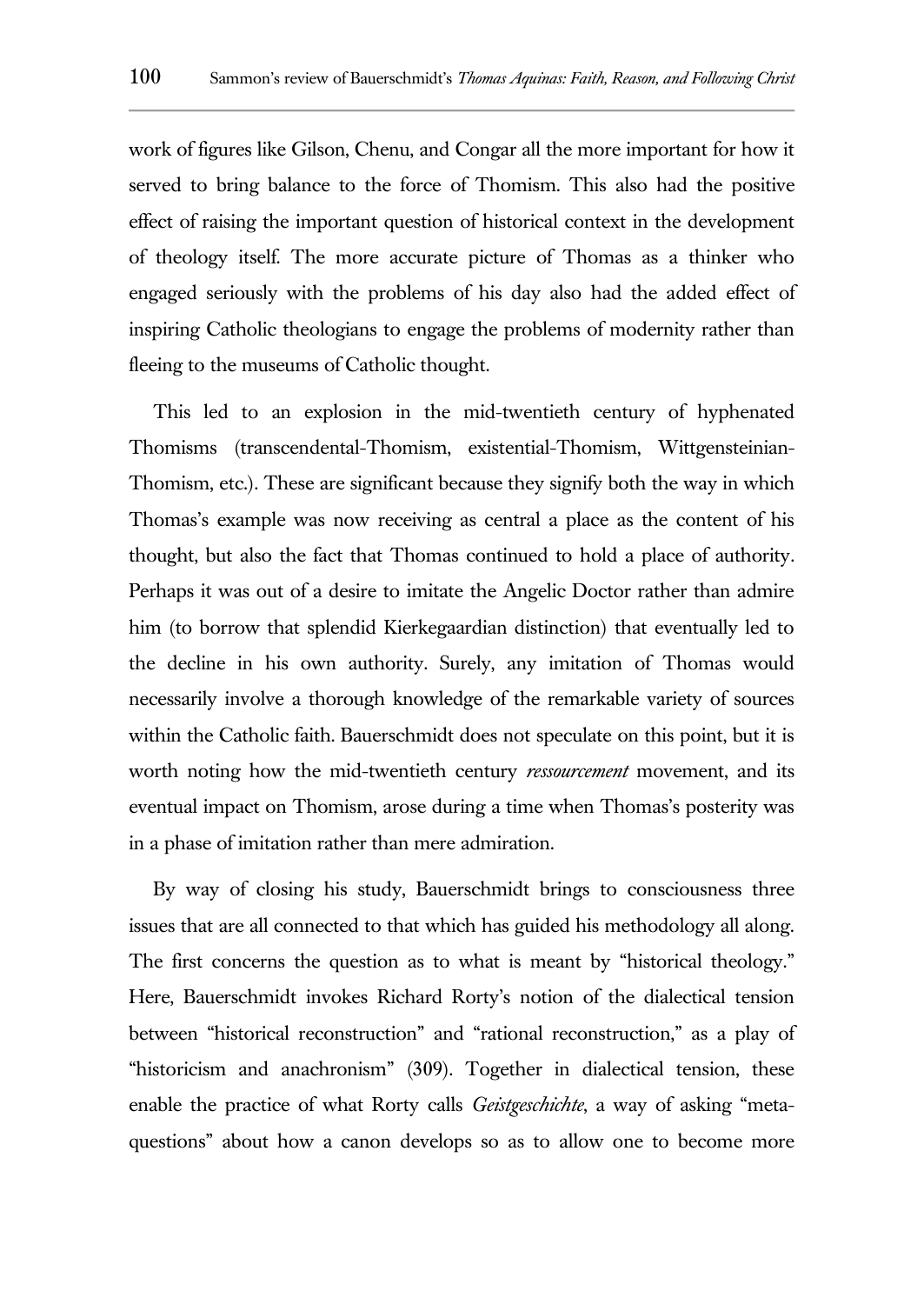aware of both the distance and continuity with that past. But to avoid becoming an account of disembodied ideas, so Rorty maintains, this must all be done in the context of "intellectual history" that emphasizes the social and material dimensions of historical movement. Bauerschmidt provides a brief summary of how this applies to Thomas, but it is clear that this is what his entire project has set out to do. Including an explicit account of his methodology here only serves to verify the success that Bauerschmidt has had in his goal.

The second concerns the reaction to the potential drawbacks from overhistoricizing Thomas and his influences. So, although some of Thomas's suppositions about the natural world can be abandoned, it was believed that to stay true to Thomas one had to draw the line at his metaphysical commitments. To cast these as being merely a part of his historical context would, so it was believed, collapse into a modernist relativism. Consequently, there arose an approach that believed it was possible to "rationally reconstruct" (a la Rorty) even Thomas's metaphysics because, as those labeled (pejoratively) *la nouvelle théologie* had maintained, what guaranteed authentic continuity was "the revealed-given" (Chenu) or an "affirmation" of a fundamental theological truth rather than in concepts and categories. There is, one might say, an excess of theological content—what Chenu refers to as 'a body of master-intuitions'—that is worked out through exegesis and historical inquiry in the light of faith. This working out differs across time and space, drawing upon different emphases in style and system. Differences in time and place mean that different rational instruments will be used for inquiry into this theological excess. Thomas's use of Aristotle in his own inquiry, then, is unique to his time but also relevant for us today since it provides insight into the nature of inquiry itself, but also because it allows us to sharpen our own instruments. As Bauerschmidt puts it, "It is only when we, by historical reconstruction, attend to Thomas's positions as he himself articulated them, and place those views within "the whole human fabric"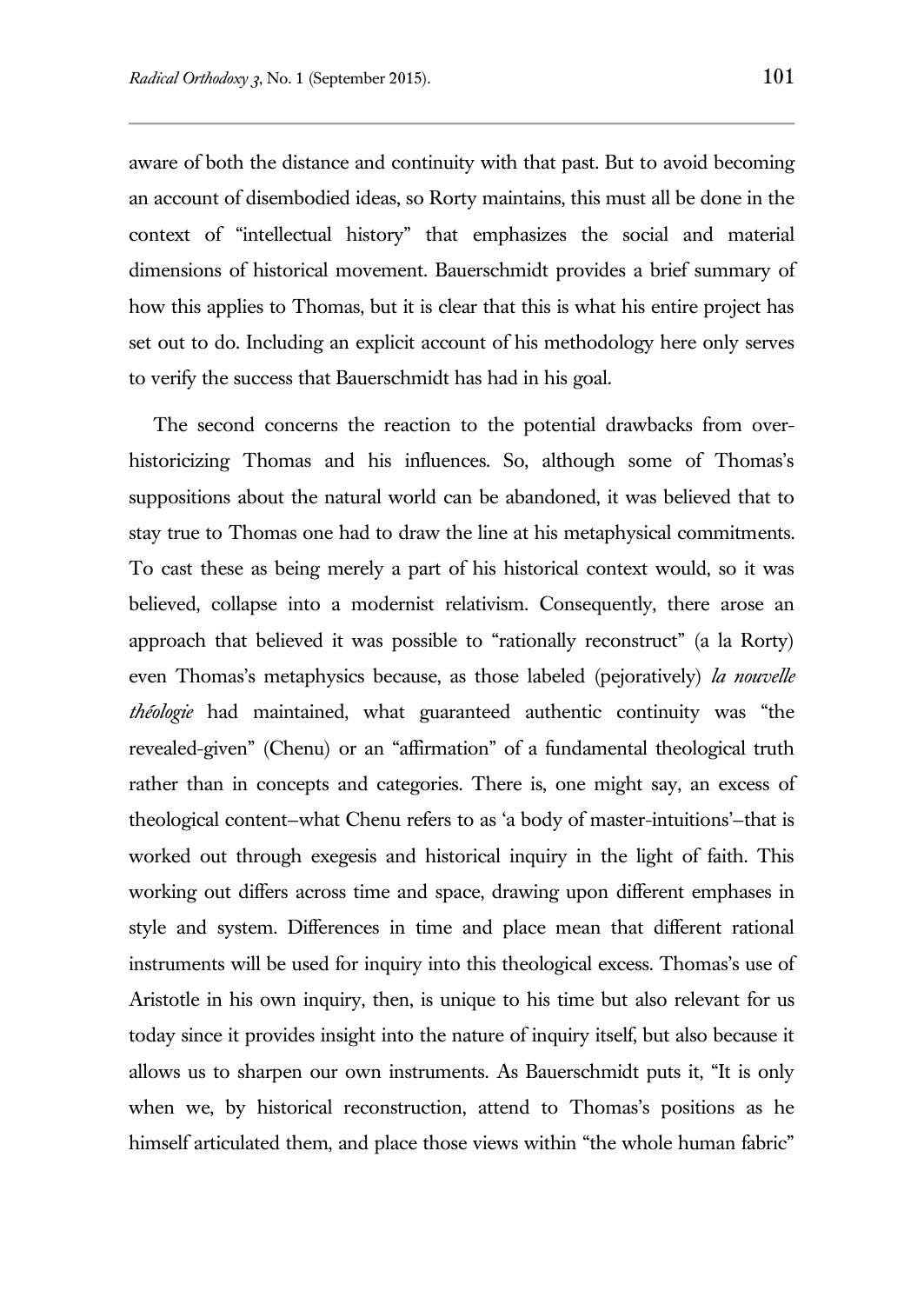(*tout le tissue humaine*) in which Thomas labored, that we can know how to proceed, by the work of rational reconstruction, to think of how Thomas's positions might be relevant in our own context" (312).

Finally, Bauerschmidt asks to what extent one may find something like a historical theology in Thomas himself. "To put it another way," he writes, "should historically-minded Thomists simply think *about* Thomas, or can they think in some sense *with* Thomas?" (314) Thinking with Thomas means, of course, bringing a degree of historical consciousness to Thomas's own thought, but also recognizing the ways in which his thought, although not historically naïve, was simply not as concerned with historical reconstruction as we are today. But for Bauerschmidt this is part of the value that Thomas offers to us late moderns: conditioned as we have become to perhaps overemphasizing the value of historicism—as Bauerschmidt cleverly puts it, "maybe our awareness of historical contingency is itself a historical contingency" (315)—Thomas reminds us that even within our historical inquiry, we are always seeking truth.

Bauerschmidt has made a valuable contribution to Thomistic studies with *Thomas Aquinas: Faith, Reason, and Following Christ*—or perhaps we might say, in the spirit of the titular metaphor, he 'struck oil' with this contribution. This book offers a resource that brings an important "folksy" dimension of Thomas to the aristocratic community of perfect Thomist gentlemen. As a work, it offers benefit to both novices and seasoned readers alike. There is a liveliness of style and clarity of thinking that makes reading this work both satisfying and enjoyable. More importantly, there is a sketch of Thomas that illuminates features of his thought that are all too often neglected by even the most esteemed Thomists. It is certainly possible to understand Thomas against the background of his metaphysics, or against the background of some other philosophical dimension. As Bauerschmidt himself suggests, any given thinker will be better understood against the various backgrounds that constitute his or her context. But when one